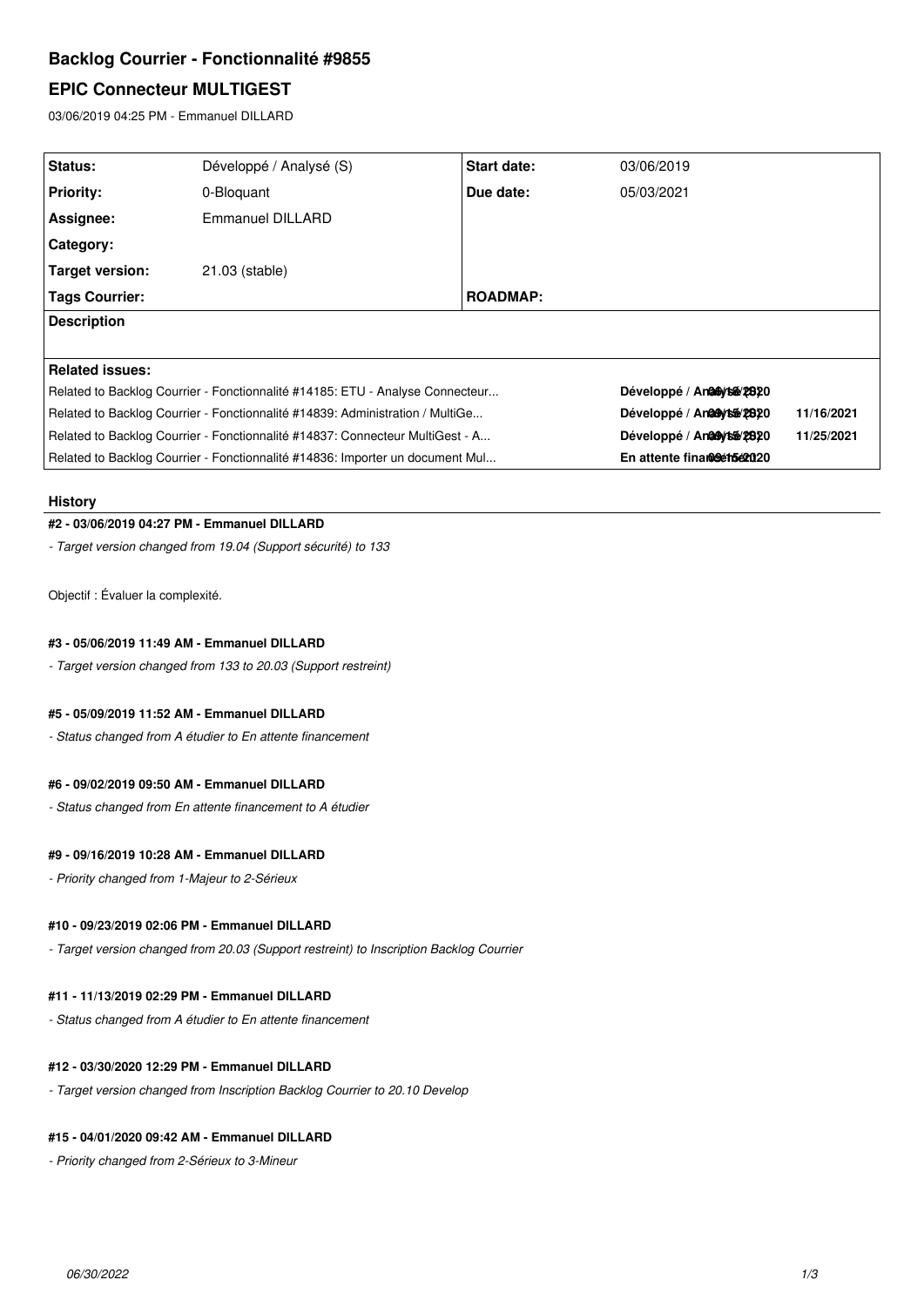## **#16 - 04/15/2020 03:06 PM - Emmanuel DILLARD**

*- Assignee set to EDI PO*

#### **#18 - 06/01/2020 05:59 PM - Emmanuel DILLARD**

- *File Maarch\_MultiGest-CDC-Interfaces\_V01.pdf added*
- *Subject changed from [ANALYSE] Connecteur EFALIA to [ANALYSE] Connecteur MULTIGEST*
- *Status changed from En attente financement to Etude planifiée*
- *Priority changed from 3-Mineur to 1-Majeur*

#### **#19 - 06/02/2020 11:35 AM - Emmanuel DILLARD**

*- File US Connecteur MultiGest.md added*

#### **#20 - 06/08/2020 10:09 AM - Emmanuel DILLARD**

*- Status changed from Etude planifiée to En cours d'écriture PO*

#### **#22 - 06/08/2020 10:09 AM - Emmanuel DILLARD**

*- Assignee changed from EDI PO to Emmanuel DILLARD*

#### **#23 - 07/20/2020 11:38 AM - Emmanuel DILLARD**

- *Project changed from Backlog to CURRENT SPRINT*
- *Status changed from En cours d'écriture PO to En cours de dev (S)*
- *Assignee changed from Emmanuel DILLARD to Damien BUREL*

#### **#26 - 07/23/2020 06:08 PM - Emmanuel DILLARD**

- *Project changed from CURRENT SPRINT to Backlog*
- *Subject changed from [ANALYSE] Connecteur MULTIGEST to EPIC Connecteur MULTIGEST*
- *Status changed from En cours de dev (S) to En cours d'écriture PO*
- *Assignee changed from Damien BUREL to Emmanuel DILLARD*

### **#27 - 07/23/2020 06:09 PM - Emmanuel DILLARD**

*- Related to Fonctionnalité #14185: ETU - Analyse Connecteur Multigest added*

#### **#29 - 07/30/2020 11:06 AM - Emmanuel DILLARD**

*- Target version changed from 20.10 Develop to Inscription Backlog Courrier*

#### **#31 - 09/24/2020 05:40 PM - Emmanuel DILLARD**

*- Related to Fonctionnalité #14839: Administration / MultiGest : dépôts MultiGest rattachés aux entités added*

#### **#32 - 09/24/2020 05:41 PM - Emmanuel DILLARD**

*- Related to Fonctionnalité #14837: Connecteur MultiGest - Action d'envoi vers un dépôt MultiGest added*

## **#33 - 09/24/2020 05:41 PM - Emmanuel DILLARD**

*- Related to Fonctionnalité #14836: Importer un document MultiGest (Connecteur CMIS) added*

#### **#34 - 09/29/2020 09:40 AM - Emmanuel DILLARD**

*- Priority changed from 1-Majeur to 2-Sérieux*

### **#35 - 09/30/2020 02:24 PM - Emmanuel DILLARD**

*- Target version changed from Inscription Backlog Courrier to Courrier 21.03 (stable)*